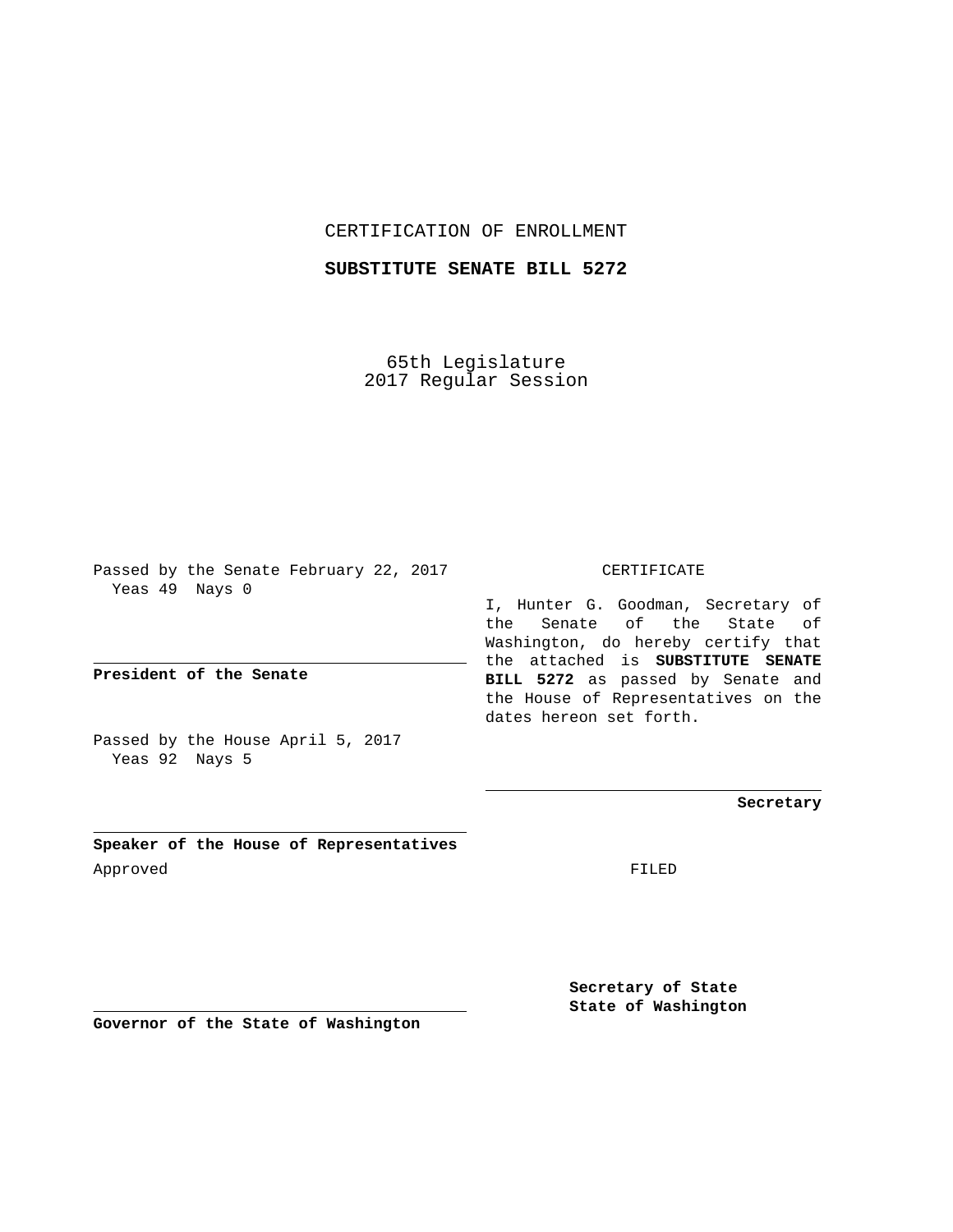## **SUBSTITUTE SENATE BILL 5272**

Passed Legislature - 2017 Regular Session

**State of Washington 65th Legislature 2017 Regular Session**

**By** Senate Law & Justice (originally sponsored by Senators Saldaña, Hasegawa, Ranker, Chase, Hunt, Darneille, Wellman, Keiser, Cleveland, Takko, and Kuderer)

READ FIRST TIME 02/17/17.

 AN ACT Relating to vacating convictions arising from offenses committed as a result of being a victim of trafficking, promoting prostitution, or promoting commercial sexual abuse of a minor; amending RCW 9.96.070; and reenacting and amending RCW 9.96.060.

BE IT ENACTED BY THE LEGISLATURE OF THE STATE OF WASHINGTON:

 **Sec. 1.** RCW 9.96.060 and 2014 c 176 s 1 and 2014 c 109 s 1 are 7 each reenacted and amended to read as follows:

 (1) Every person convicted of a misdemeanor or gross misdemeanor offense who has completed all of the terms of the sentence for the misdemeanor or gross misdemeanor offense may apply to the sentencing court for a vacation of the applicant's record of conviction for the offense. If the court finds the applicant meets the tests prescribed in subsection (2) of this section, the court may in its discretion 14 vacate the record of conviction by:  $(a)(i)$  Permitting the applicant to withdraw the applicant's plea of guilty and to enter a plea of not guilty; or (ii) if the applicant has been convicted after a plea of not guilty, the court setting aside the verdict of guilty; and (b) the court dismissing the information, indictment, complaint, or citation against the applicant and vacating the judgment and 20 sentence.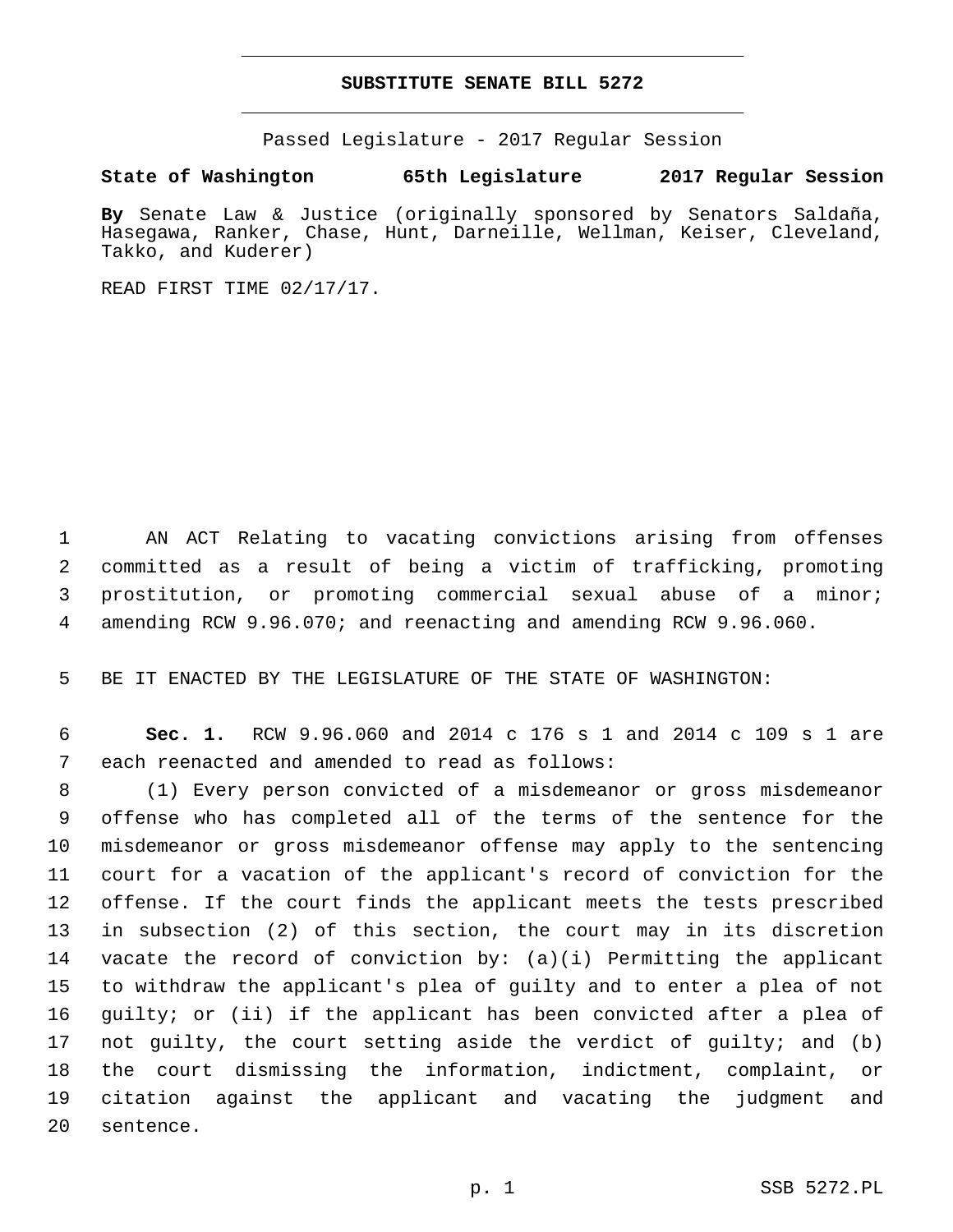(2) An applicant may not have the record of conviction for a misdemeanor or gross misdemeanor offense vacated if any one of the 3 following is present:

 (a) There are any criminal charges against the applicant pending in any court of this state or another state, or in any federal court; (b) The offense was a violent offense as defined in RCW 9.94A.030 7 or an attempt to commit a violent offense;

 (c) The offense was a violation of RCW 46.61.502 (driving while under the influence), 46.61.504 (actual physical control while under the influence), 9.91.020 (operating a railroad, etc. while intoxicated), or the offense is considered a "prior offense" under RCW 46.61.5055 and the applicant has had a subsequent alcohol or drug violation within ten years of the date of arrest for the prior 14 offense;

 (d) The offense was any misdemeanor or gross misdemeanor violation, including attempt, of chapter 9.68 RCW (obscenity and pornography), chapter 9.68A RCW (sexual exploitation of children), or 18 chapter 9A.44 RCW (sex offenses);

 (e) The applicant was convicted of a misdemeanor or gross misdemeanor offense as defined in RCW 10.99.020, or the court determines after a review of the court file that the offense was committed by one family member or household member against another, or the court, after considering the damage to person or property that resulted in the conviction, any prior convictions for crimes defined in RCW 10.99.020, or for comparable offenses in another state or in federal court, and the totality of the records under review by the court regarding the conviction being considered for vacation, determines that the offense involved domestic violence, and any one 29 of the following factors exist:

 (i) The applicant has not provided written notification of the vacation petition to the prosecuting attorney's office that prosecuted the offense for which vacation is sought, or has not 33 provided that notification to the court;

 (ii) The applicant has previously had a conviction for domestic violence. For purposes of this subsection, however, if the current application is for more than one conviction that arose out of a single incident, none of those convictions counts as a previous 38 conviction;

 (iii) The applicant has signed an affidavit under penalty of perjury affirming that the applicant has not previously had a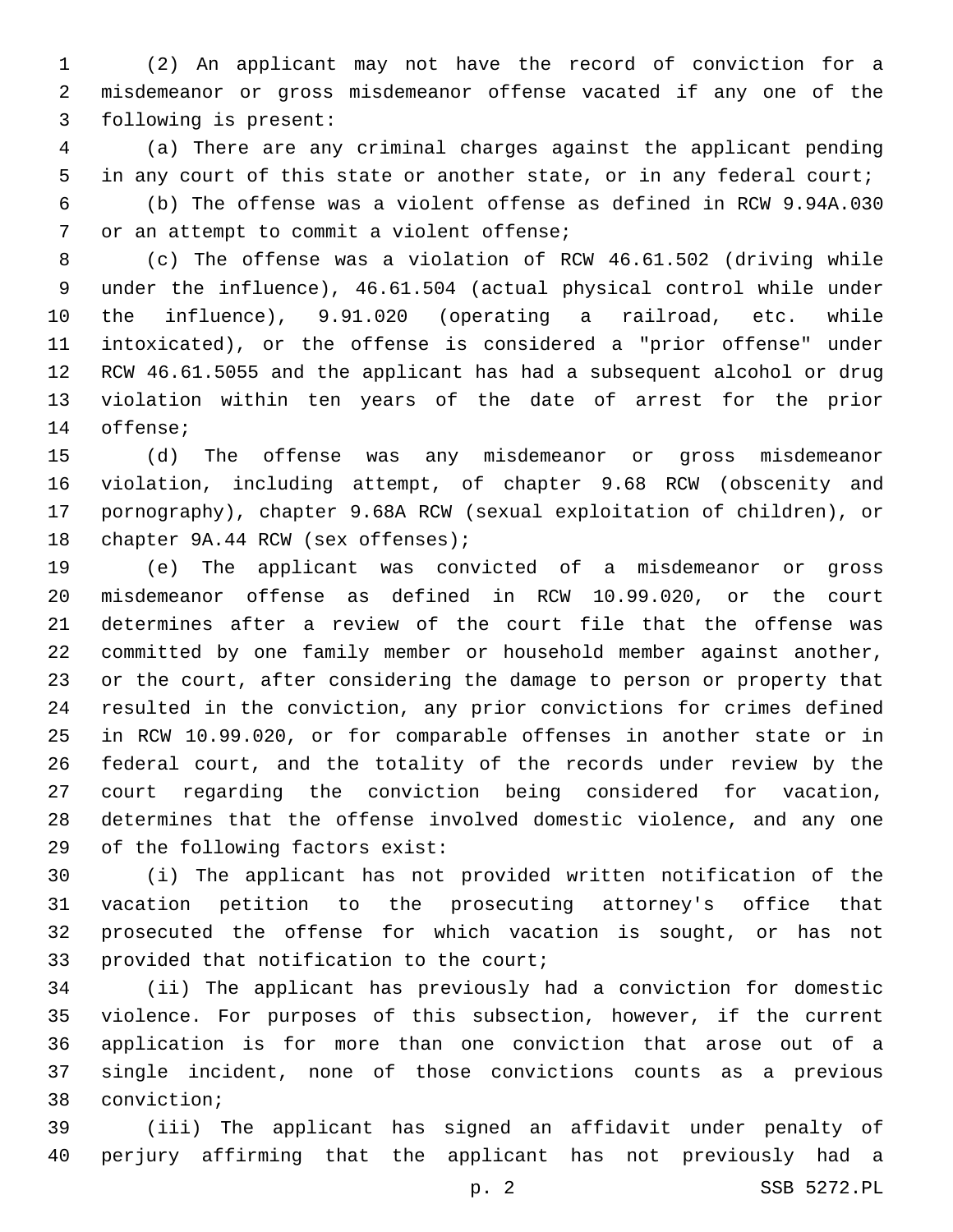conviction for a domestic violence offense, and a criminal history check reveals that the applicant has had such a conviction; or

 (iv) Less than five years have elapsed since the person completed the terms of the original conditions of the sentence, including any financial obligations and successful completion of any treatment ordered as a condition of sentencing;6

 (f) For any offense other than those described in (e) of this subsection, less than three years have passed since the person completed the terms of the sentence, including any financial 10 obligations;

 (g) The offender has been convicted of a new crime in this state, another state, or federal court since the date of conviction;

 (h) The applicant has ever had the record of another conviction 14 vacated; or

 (i) The applicant is currently restrained, or has been restrained within five years prior to the vacation application, by a domestic violence protection order, a no-contact order, an antiharassment order, or a civil restraining order which restrains one party from 19 contacting the other party.

 (3) Subject to RCW 9.96.070, every person convicted of prostitution under RCW 9A.88.030 who committed the offense as a result of being a victim of trafficking, RCW 9A.40.100, promoting prostitution in the first degree, RCW 9A.88.070, promoting commercial sexual abuse of a minor, RCW 9.68A.101, or trafficking in persons under the trafficking victims protection act of 2000, 22 U.S.C. Sec. 7101 et seq. may apply to the sentencing court for vacation of the applicant's record of conviction for the prostitution offense. An applicant may not have the record of conviction for prostitution 29 vacated if any one of the following is present:

 (a) There are any criminal charges against the applicant pending in any court of this state or another state, or in any federal court, 32 for any crime other than prostitution; or

 (b) The offender has been convicted of another crime, except prostitution, in this state, another state, or federal court since the date of conviction. The limitation in this subsection (3)(b) does not apply to convictions where the offender proves by a preponderance 37 of the evidence that he or she committed the crime as a result of being a victim of trafficking, RCW 9A.40.100, promoting prostitution in the first degree, RCW 9A.88.070, promoting commercial sexual abuse of a minor, RCW 9.68A.101, or trafficking in persons under the

p. 3 SSB 5272.PL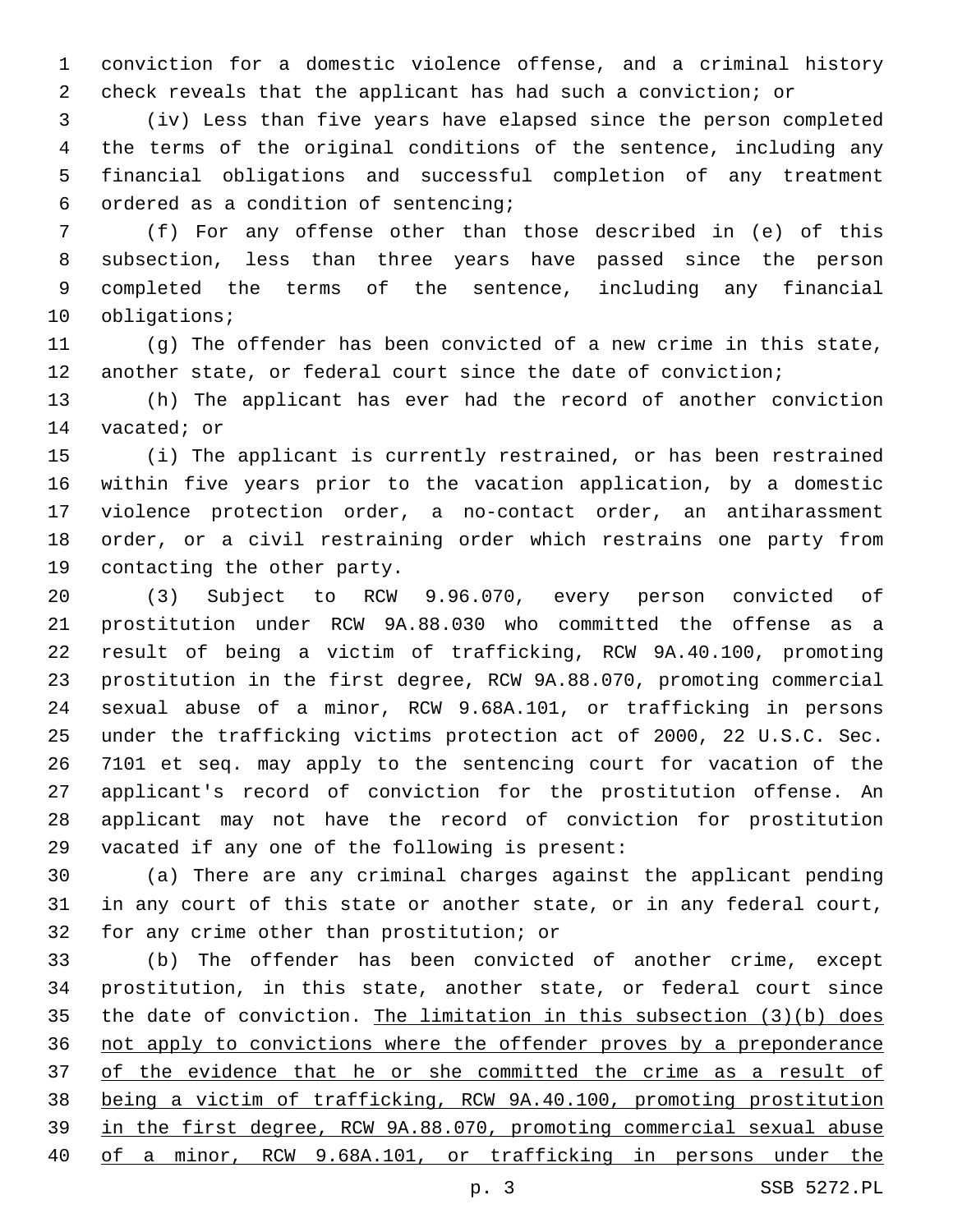trafficking victims protection act of 2000, 22 U.S.C. Sec. 7101 et seq., according to the requirements provided in RCW 9.96.070 for each 3 respective conviction.

 (4) Every person convicted prior to January 1, 1975, of violating any statute or rule regarding the regulation of fishing activities, including, but not limited to, RCW 75.08.260, 75.12.060, 75.12.070, 75.12.160, 77.16.020, 77.16.030, 77.16.040, 77.16.060, and 77.16.240 who claimed to be exercising a treaty Indian fishing right, may apply to the sentencing court for vacation of the applicant's record of the misdemeanor, gross misdemeanor, or felony conviction for the offense. If the person is deceased, a member of the person's family or an official representative of the tribe of which the person was a member may apply to the court on behalf of the deceased person. Notwithstanding the requirements of RCW 9.94A.640, the court shall 15 vacate the record of conviction if:

 (a) The applicant is a member of a tribe that may exercise treaty Indian fishing rights at the location where the offense occurred; and

 (b) The state has been enjoined from taking enforcement action of the statute or rule to the extent that it interferes with a treaty Indian fishing right as determined under *United States v. Washington*, 384 F. Supp. 312 (W.D. Wash. 1974), or *Sohappy v. Smith*, 302 F. Supp. 899 (D. Oregon 1969), and any posttrial orders of those courts, or any other state supreme court or federal court decision.

 (5) Once the court vacates a record of conviction under this section, the person shall be released from all penalties and disabilities resulting from the offense and the fact that the person has been convicted of the offense shall not be included in the person's criminal history for purposes of determining a sentence in any subsequent conviction. For all purposes, including responding to questions on employment or housing applications, a person whose conviction has been vacated under this section may state that he or she has never been convicted of that crime. Nothing in this section affects or prevents the use of an offender's prior conviction in a 34 later criminal prosecution.

 (6) All costs incurred by the court and probation services shall be paid by the person making the motion to vacate the record unless a determination is made pursuant to chapter 10.101 RCW that the person making the motion is indigent, at the time the motion is brought.

 (7) The clerk of the court in which the vacation order is entered shall immediately transmit the order vacating the conviction to the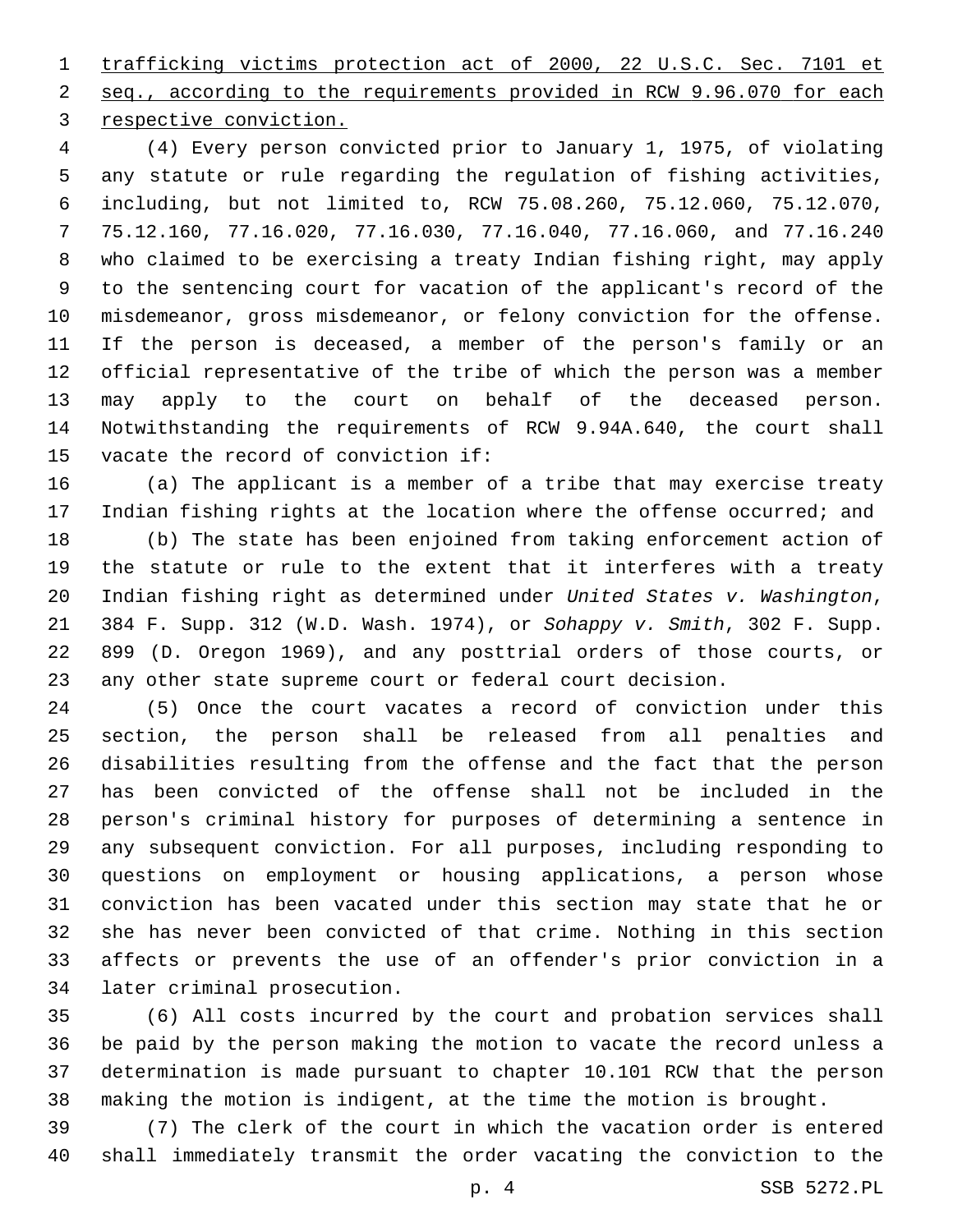Washington state patrol identification section and to the local police agency, if any, which holds criminal history information for the person who is the subject of the conviction. The Washington state patrol and any such local police agency shall immediately update their records to reflect the vacation of the conviction, and shall transmit the order vacating the conviction to the federal bureau of investigation. A conviction that has been vacated under this section may not be disseminated or disclosed by the state patrol or local law enforcement agency to any person, except other criminal justice 10 enforcement agencies.

 **Sec. 2.** RCW 9.96.070 and 2014 c 109 s 2 are each amended to read 12 as follows:

 (1) In order to vacate a record of conviction for a prostitution offense pursuant to RCW 9.96.060(3) as a result of being a victim of trafficking, RCW 9A.40.100, the applicant must prove each of the following elements by a preponderance of the evidence:

 (a)(i) The applicant was recruited, harbored, transported, provided, obtained, bought, purchased, or received by another person;

 (ii) The person who committed any of the acts in (a)(i) of this subsection against the applicant acted knowingly or in reckless disregard for the fact that force, fraud, or coercion would be used to cause the applicant to engage in a sexually explicit act or 23 commercial sex act; and

 (iii) The applicant's conviction record for prostitution and other convictions under RCW 9.96.060(3)(b), if applicable, resulted 26 from such acts; or

 (b)(i) The applicant was recruited, harbored, transported, provided, obtained, bought, purchased, or received by another person;

 (ii) The person who committed any of the acts in (b)(i) of this subsection against the applicant acted knowingly or in reckless disregard for the fact that the applicant had not attained the age of eighteen and would be caused to engage in a sexually explicit act or 33 commercial sex act; and

34 (iii) The applicant's record of conviction for prostitution and other convictions under RCW 9.96.060(3)(b), if applicable, resulted 36 from such acts.

 (2) In order to vacate a record of conviction for a prostitution offense pursuant to RCW 9.96.060(3) as a result of being a victim of promoting prostitution in the first degree, RCW 9A.88.070, the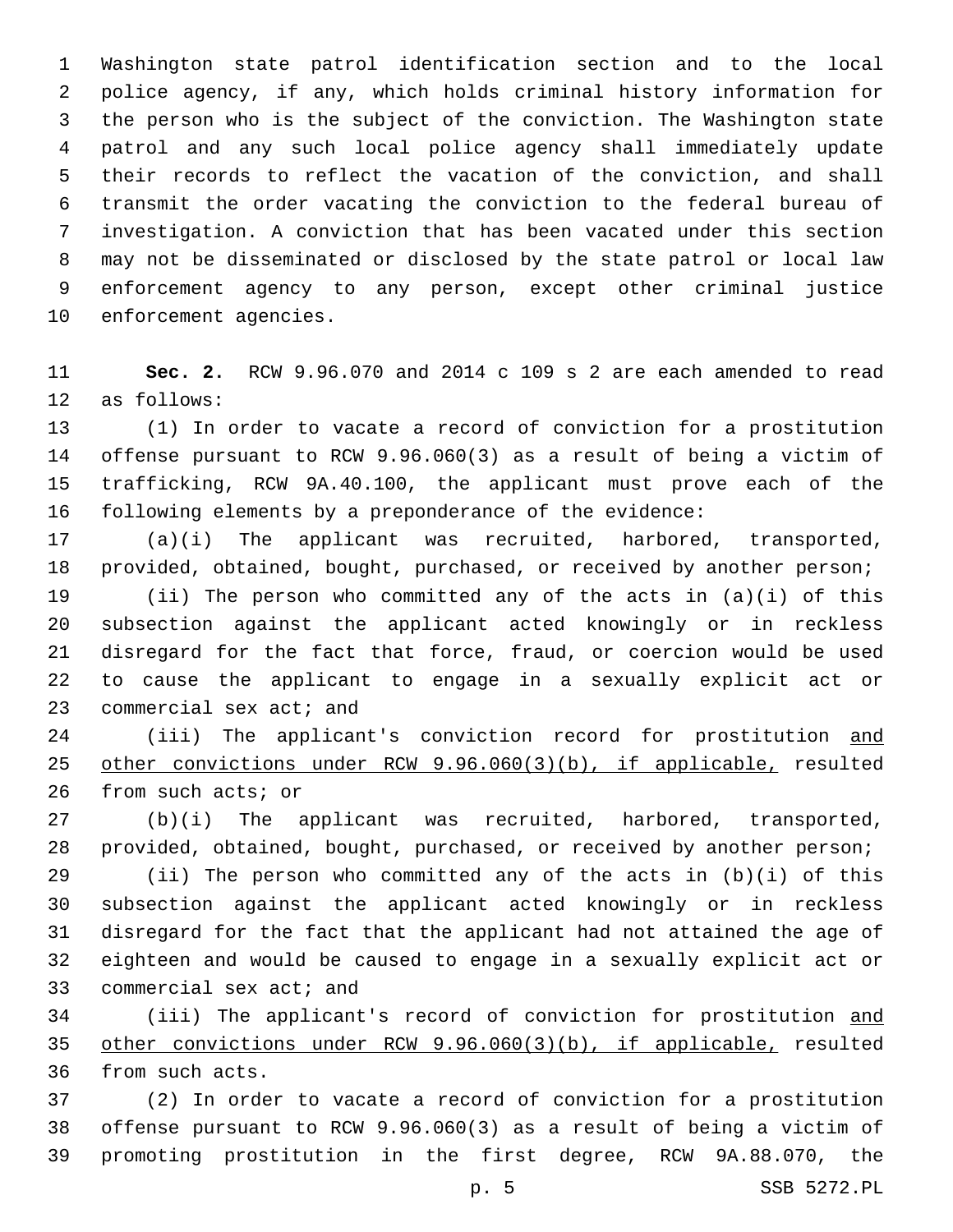applicant must prove each of the following elements by a 2 preponderance of the evidence:

 (a)(i) The applicant was compelled by threat or force to engage in prostitution;4

(ii) The person who compelled the applicant acted knowingly; and

 (iii) The applicant's conviction record for prostitution and other convictions under RCW 9.96.060(3)(b), if applicable, resulted 8 from the compulsion; or

 (b)(i) The applicant has a mental incapacity or developmental 10 disability that renders the applicant incapable of consent;

(ii) The applicant was compelled to engage in prostitution;

 (iii) The person who compelled the applicant acted knowingly; and 13 (iv) The applicant's record of conviction for prostitution and other convictions under RCW 9.96.060(3)(b), if applicable, resulted 15 from the compulsion.

 (3) In order to vacate a record of conviction for a prostitution offense pursuant to RCW 9.96.060(3) as a result of being a victim of promoting commercial sexual abuse of a minor, RCW 9.68A.101, the applicant must prove each of the following elements by a 20 preponderance of the evidence:

 (a)(i) The applicant had not attained the age of eighteen at the 22 time of the prostitution offense;

 (ii) A person advanced commercial sexual abuse or a sexually explicit act of the applicant at the time he or she had not attained the age of eighteen;

 (iii) The person committing the acts in (a)(ii) of this 27 subsection acted knowingly; and

28 (iv) The applicant's record of conviction for prostitution and other convictions under RCW 9.96.060(3)(b), if applicable, resulted from any of the acts in (a)(ii) of this subsection.

(b) For purposes of this subsection (3), a person:

 (i) "Advanced commercial sexual abuse" of the applicant if, acting other than as a minor receiving compensation for personally rendered sexual conduct or as a person engaged in commercial sexual abuse of a minor, he or she causes or aids a person to commit or engage in commercial sexual abuse of a minor, procures or solicits customers for commercial sexual abuse of a minor, provides persons or premises for the purposes of engaging in commercial sexual abuse of a minor, operates or assists in the operation of a house or enterprise for the purposes of engaging in commercial sexual abuse of a minor,